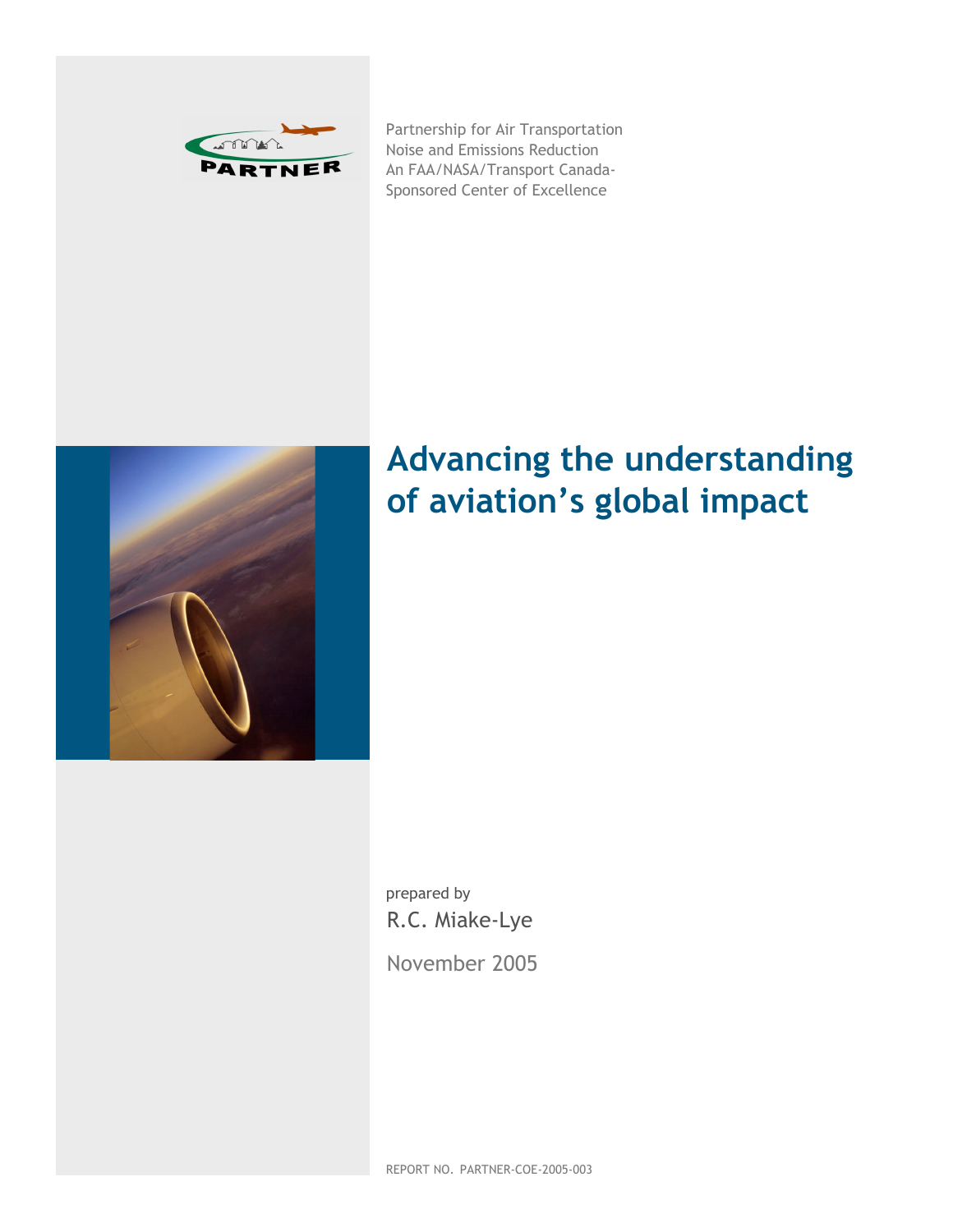## **Advancing the study of aviation's global impact**

R.C. Miake-Lye

Report No. PARTNER-COE-2005-003

## November 2005

The **P**artnership for **A**i**R T**ransportation **N**oise and **E**mission **R**eduction is a cooperative research organization sponsored by the Federal Aviation Administration, the National Aeronautics and Space Administration, and Transport Canada.

**PARTNER**

37-311, Massachusetts Institute of Technology, 77 Massachusetts Ave., Cambridge, MA 02139 USA http://www.partner.aero • info@partner.aero • 01-617-253-4929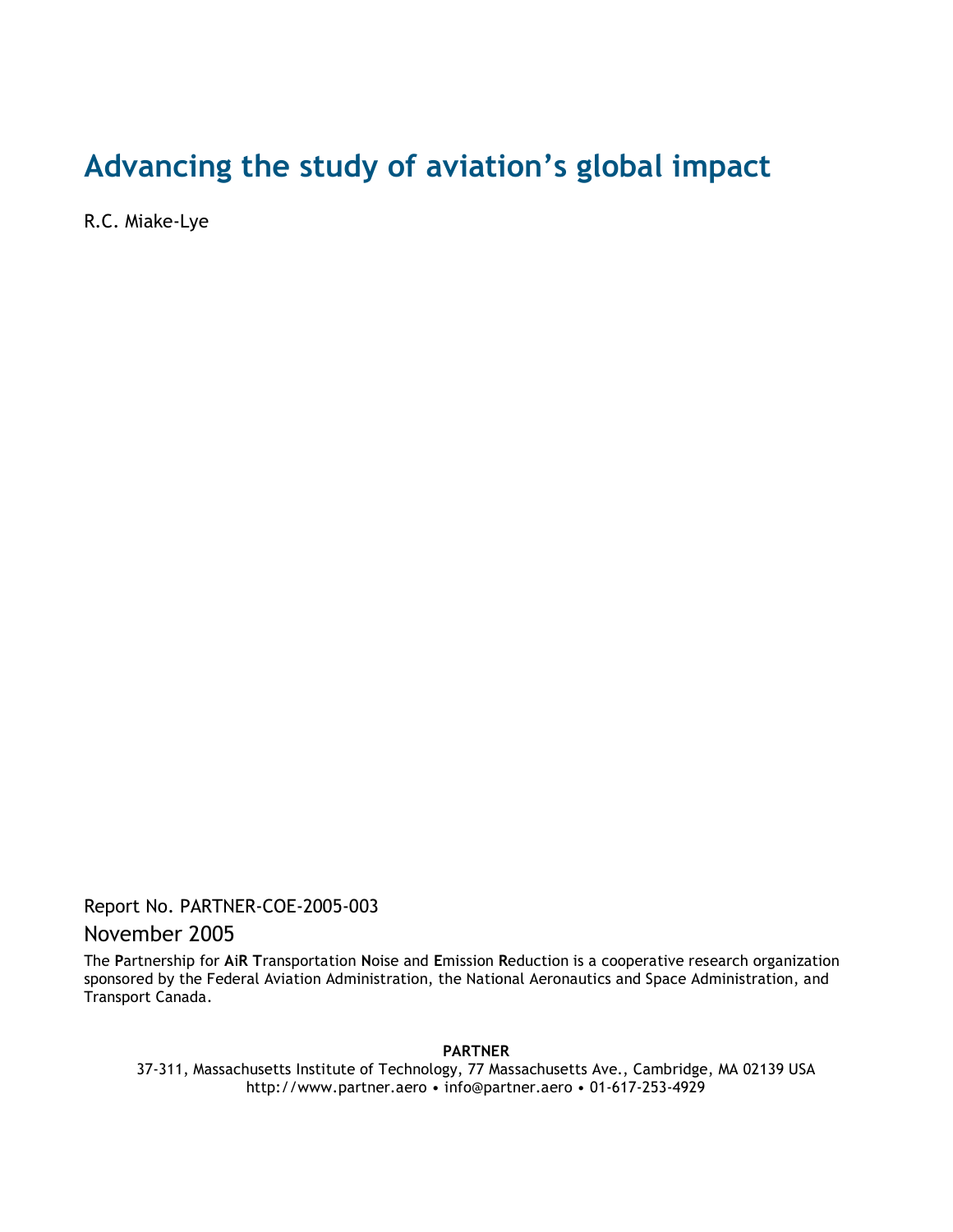## **Advancing the Understanding of Aviation's Global Impacts**

*A discussion of research after the IPCC report on Aviation and the Global Atmosphere*

**R.C. Miake-Lye Aerodyne Research, Inc.** 

#### *1.1. Introduction and History*

A proposed supersonic transport in the 1970s first piqued interest in the global environmental impact of aviation. A program was initiated by the US Department of Transportation, called the Climatic Impact Assessment Program (CIAP), which studied the effects of a fleet of Supersonic Transports (SSTs) on the atmosphere [CIAP; 1975; NRC, 1975]. Due to a variety of economic, environmental, and business issues, only a small number of supersonic commercial transports were built by a European consortium. The impact of the just over a dozen operational Concorde airplanes was never a global concern, but the groundwork was laid for studying how the emissions from airplanes might perturb the chemistry of the upper atmosphere.

In the 1990s, NASA and US industry concluded that significant technological advances had been made since the SST program was cancelled in the US and, that using technology then available, a more economically feasible supersonic transport could be considered. NASA launched a High Speed Research (HSR) Program to provide the research basis for the required technologies, and devoted an important element of the project to understand the potential environmental impact. The primary concern for this advanced supersonic airplane was the potential to chemically alter, via  $NO<sub>x</sub>$  emissions, the ozone layer in the stratosphere, which had been getting much attention then due to damage from chlorofluorocarbons (CFCs) and due to the discovery of the ozone hole. The environmental impact element of HSR was dubbed the Atmospheric Effects of Stratospheric Aircraft (AESA) and was a collaboration of NASA Aeronautics and NASA Atmospheric Science research efforts [AESA, 1995, NRC 1999].

AESA soon was subsumed in a larger effort, the Atmospheric Effects of Aviation Project (AEAP), since it was realized that in order to understand the proposed supersonic fleet, the impact of the existing subsonic fleet needed to be understood. Thus AEAP had both AESA and the Subsonic Assessment

(SASS) elements, exploring the impact of existing and future fleets on the atmosphere. In Europe, similar projects had already been started, after AESA but before SASS, examining the impact of the subsonic fleet, with prime examples being AERONOX [1995] and POLINAT [POLINAT, 1997, 1999]. The combined international effort greatly furthered the understanding of the impacts of cruising commercial airplanes on the atmosphere and went far beyond the initial motivating questions of ozone impact by a fleet of supersonic airplanes.

Many research articles and technical presentations at scientific meetings resulted from all of this activity, and this garnered the attention of a broader community, including international policy makers. Consequently, the International Civil Aviation Organization (ICAO) and the Parties to the Montreal Protocol on Substances that Deplete the Ozone Layer made a formal request to have these recent advances in understanding synthesized to "identify and characterize options for mitigating future impacts". This formal request was addressed to the Intergovernmental Panel on Climate Change (IPCC), which operates under the World Meteorological Organization and the United Nations Environment Programme to assess scientific information and to provide expert advice through their publications.

A major publication was written in response to this request to IPCC, with authors from the broad community of aviation and atmospheric science, many of whom were in the various international research programs already mentioned. *Aviation and the Global Atmosphere* [IPCC, 1999] was a complete and thorough documentation of the state of understanding at that time of how emissions at cruise altitudes affects the atmosphere. A much used resource, the contents of that report have guided the ensuing research and have begun to have influences with international policy making.

Indeed, further research has followed on the heels of the IPCC report, and additional understanding has been obtained, refining estimates and reducing uncertainties. However, the size of the research effort within the US fell abruptly not long after the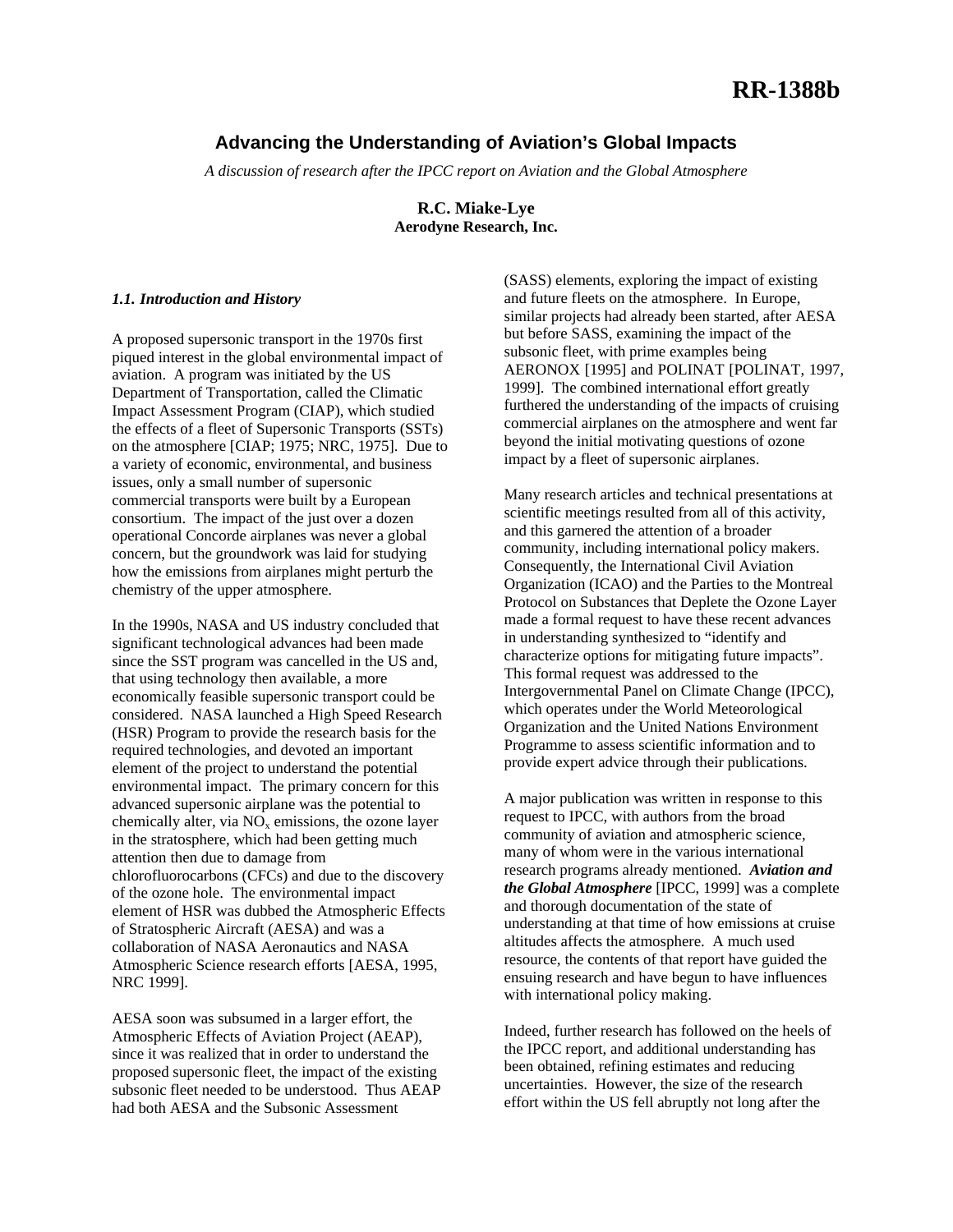IPCC report was released, as NASA's HSR and Advanced Subsonic Technology (AST) programs concluded. In Europe, progress did not slow as abruptly, but partly through decreased EU research funding and partly through lack of synergies with the parallel US programs, overall activities in advancing understanding of the environmental impact of aviation diminished.

Notwithstanding the decreased activity since 1999, a number of significant advances have been made by the active research groups in the intervening years. The remainder of this report will summarize some of the key results that have been obtained in the past five years. Some of the attention of the research community has shifted to begin to include the environmental impacts of aircraft at ground level in and around airports. Where understanding in these local air quality impacts overlaps with the global atmospheric concerns, they will be included here, but there are a growing number of studies that focus on airport aircraft emissions that will not be addressed by this report.

In the next section, a very brief summary will be given of the extensive set of conclusions contained in the IPCC report, emphasizing those areas where significant uncertainties were identified and those where significant progress has since been achieved. In the following sections, subsequent progress will be discussed, drawing especially on the proceedings of several international meetings held in Germany  $(A^2C^3)$ in 2001 and AAC in 2003) and in France (ISAIE in

2004), as well as on AEAP results as presented there or elsewhere.

#### **IPCC Report Highlights and Uncertainties**

The IPCC Report is a compendium of a wide range of technical work devoted to understanding the influence of aircraft emissions at altitude on chemical and radiative processes in the atmosphere. It covers:

- ° ozone chemistry
- emitted particles and cloud processes
- ° atmospheric modeling to include aviation impacts
- climate change calculations
- aircraft technology related to emissions
- ° emissions as determined by fleet operations
- ° current and future emissions inventories
- ° regulatory and market-based mitigation strategies

The report opens with a "Summary for Policymakers", which outlines the contents and main conclusions. In addition to being a brief tutorial on the subject and a statement of the potential problem that cruise emissions from aircraft may represent, a concise graphic captured the current scientific understanding of aircraft emissions. The estimated impacts due to various emissions and the degree of confidence in the estimates of their impacts was presented and has been since quoted often. Figure 2 of the "Summary for

Policymakers" is reproduced here:



## **Radiative Forcing from Aircraft in 1992**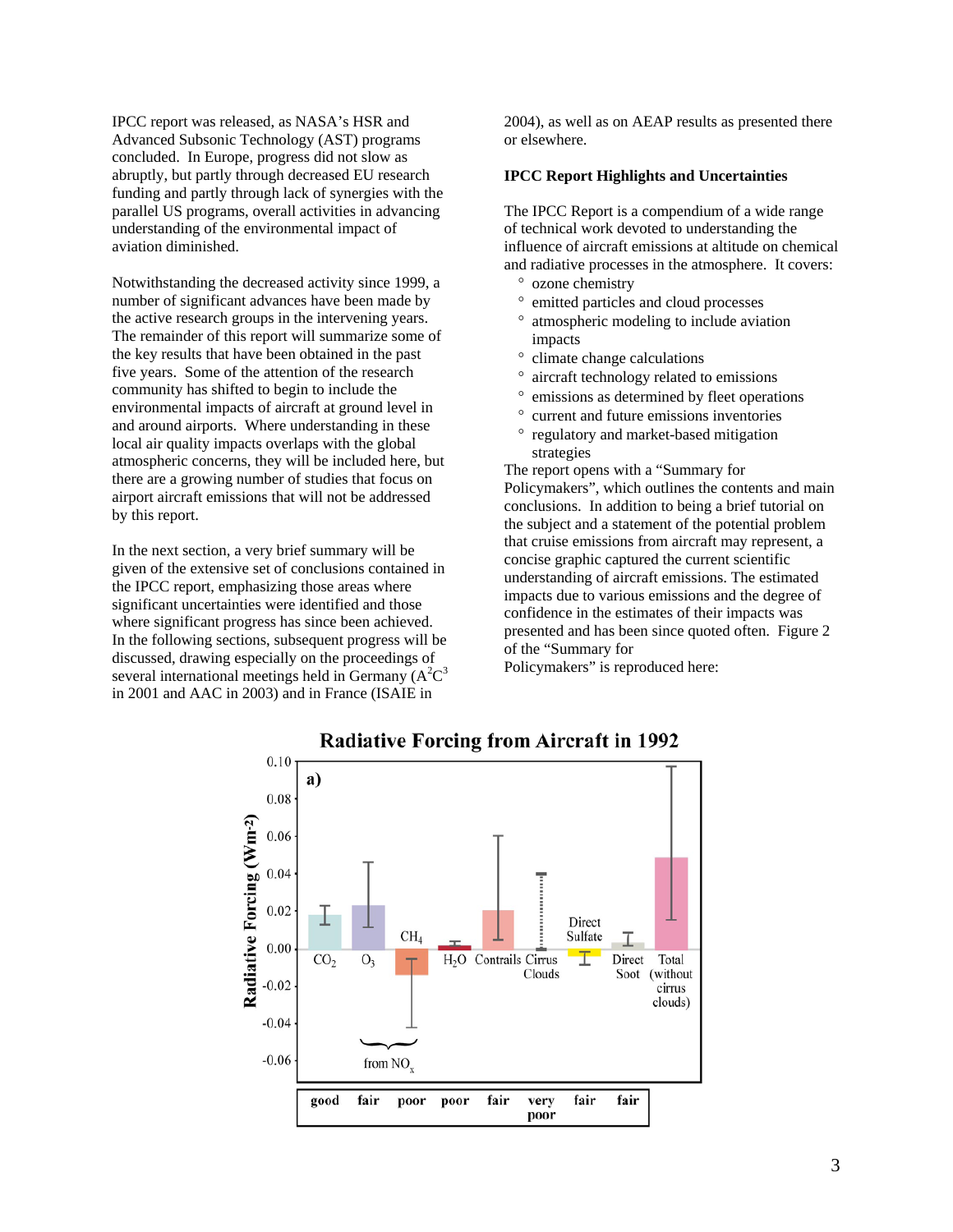## **1.1.1. Figure 2 from Summary for Policymakers of the IPCC Report**

The environmental perturbations due to emissions of  $CO<sub>2</sub>$ ,  $NO<sub>x</sub>$ ,  $H<sub>2</sub>O$ , and particles (both soot and sulfate particles) were estimated for a representation of the fleet in 1992. The currency for comparison among the various emissions is radiative forcing, which quantifies the change in global radiative energy balance attributable to each emission. In addition to providing uncertainty estimates for these emissions as error bars, an evaluation was made of the relative appraisal of the scientific understanding used to make the estimate and provide the error bar. The situation as of the 1999 IPCC report indicates that there were many degrees of imperfection in the ability to quantify the impact from airplane emissions.

This figure shows the total radiative forcing in 1992 resulting from the accumulated  $CO<sub>2</sub>$  of all historical aviation operations prior to 1992, as well as the effects of contrails, induced-cirrus,  $NO<sub>x</sub>$  and particulate matter, which have varying lifetimes much shorter than  $CO<sub>2</sub>$ . There are three aspects of these estimates of radiative forcing that are important to recognize. First the impacts on surface temperature of these different radiative forcing sources differ by a factor of 3. Second, from an economics perspective they are "sunk costs" and thus are not an appropriate basis for making decisions on future actions. Evaluating marginal impacts of future actions is required. Third, only a small fraction of the total effects of  $CO<sub>2</sub>$  are represented (the first 10's of years of a 300 year cumulative impact). Because of the third item, when one looks to the future and evaluates the marginal future impacts of new aircraft operations (i.e. the impacts we can influence with new policies and technologies) a very different picture emerges. The relative importance to society of temperature changes due to the various emissions depends on the valuation of change at different times in the future. However such a future perspective, whether it is for a single flight or for the entire activity of a new aircraft over its life-time, appears likely to increase the relative importance of the emissions with the longer time-scale.

**CO2**: The ability to predict environmental change due to  $CO<sub>2</sub>$  emissions is good and the uncertainties are small. This is due to the fact that efficient combustion in aircraft engines allow very reliable estimates of the emission levels based on fuel consumption and that  $CO<sub>2</sub>$ 's effect on radiation forcing is very well understood.

**NO<sub>x</sub>**: While  $NO_x$  emissions levels can be estimated very well based on engine performance calculations

and certification data,  $NO<sub>x</sub>$  influences atmospheric chemistry through both ozone and methane, and this complicates the resulting overall radiative forcing. For ozone impact, airplane emissions can produce ozone when the emissions are in the troposphere and destroy ozone (via  $H_2O$  and sulfate) when in the stratosphere. For methane,  $NO<sub>x</sub>$  reduces methane, but in a globally distributed sense. This is in distinction to the local production of ozone in flight corridors. Also methane sources and sinks in the atmosphere are not well understood, limiting the confidence in this impact of  $NO<sub>x</sub>$ . In addition, contributions from lightning sources to the  $NO<sub>x</sub>$  budget are not well understood and complicate the interpretation of the aviation source.

**H<sub>2</sub>O**: Water vapor from aircraft can be estimated reliably and its deposition in the atmosphere is well understood, but atmospheric processing of water near the tropopause where airplanes fly is not well understood. The budget of water vapor depends on very different lifetimes for water in the troposphere (short) and in the stratosphere (long), and on transport across the tropopause. Though the estimate of  $H_2O$  emissions is accurate, the appraisal of the impact is still considered poor.

**Particles**: Emitted particles have a number of potential impacts on the atmosphere. Direct radiative effects due to the suspended particles themselves are fairly well understood and modest in magnitude compared to other emissions. The situation is complicated by the fact that particles can serve as nuclei for condensation, either immediately upon emission as a condensation trail, *i.e*. contrail, behind the airplane or later as a seed for the formation of a cirrus cloud roughly at flight altitudes. The physics of contrail formation is fairly well understood, but the radiative impact and frequency of occurrence still has many uncertainties. This results in a very large error bar for the contrail estimate. Contributions to this uncertainty include: lack of knowledge of the amount and nature of the particle emissions from airplane engines, their ability to act as condensation nuclei, their evolving nature in the atmosphere, the frequency with which contrails form in the atmosphere, and the radiative properties of the resulting ice crystal clouds.

The situation is even more uncertain for cirrus clouds. The dotted range for cirrus clouds in the Figure is meant to indicate that the understanding is insufficient to provide either an estimate or an uncertainty, but rather a range of possible best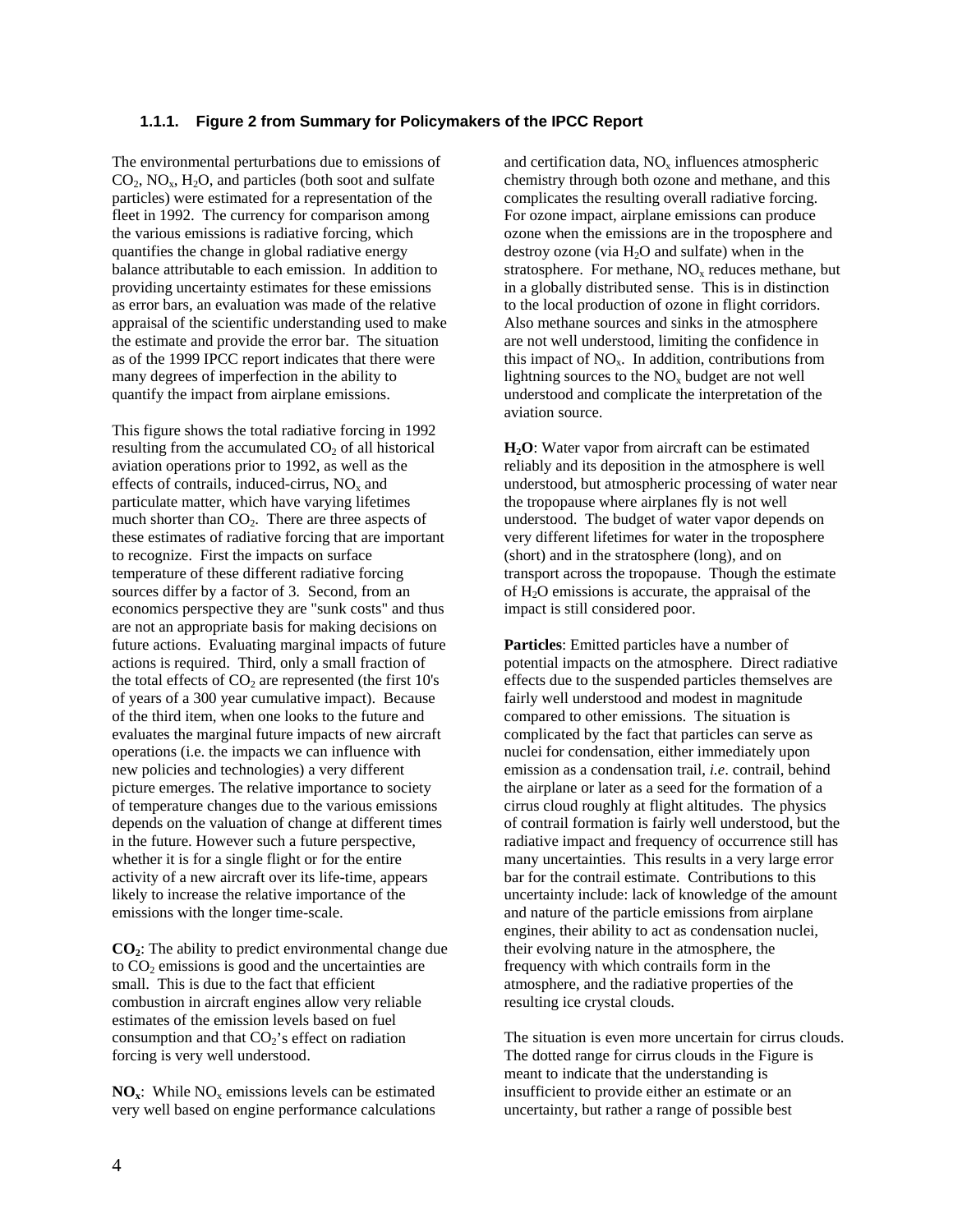estimates is given. And this range is as large as the largest uncertainty of all of the emissions: that of contrails. Thus it can be clearly stated from the IPCC report that the biggest uncertainties associated with emissions from airplanes are due to possible impacts from particle emissions (both contrails and clouds). Additional uncertainties are associated with impacts due to  $NO<sub>x</sub>$  as it affects ozone and methane.

The "Summary for Policymakers" also discusses the resulting climate effects for the current fleet, the trends as projected growth is accounted for, and various possible options for mitigating the impacts. These are important and very relevant aspects of the IPCC report, especially for policymakers. Any uncertainties in estimating the impacts will propagate on through the estimates for future scenarios and any mitigation strategies. Thus, for the purposes of this report and discussing advances in reducing uncertainties in scientific understanding, these other important aspects of addressing the potential future impact of aviation emissions will not be considered further herein.

#### **Progress After the IPCC Report**

The conclusions of the IPCC Report were used to guide research in both the US and Europe in the years after its release. Not surprisingly, issues of particle emissions and their potential impact on contrail and cloud processes became a research focus due to the large potential impacts, possibly exceeding those of  $CO<sub>2</sub>$ , and due to the larger uncertainties relative to gaseous emissions impacts. Significant progress has been made on a number of specific questions, as will be highlighted below. On the other hand, due to decreases in overall support internationally, the rate of progress has not been as rapid as in the preceding decade. While AEAP had annual meetings, each showing great progress and accomplishments, the international community has been meeting on a semiannual basis: in Seeheim, Germany in 2001 for a conference entitled Aviation, Aerosols, Contrails, and Cirrus Clouds  $[A<sup>2</sup>C<sup>3</sup>, 2001]$ , and in Friedrichshafen, Germany in 2003 for Aviation, Atmosphere, and Climate [AAC, 2004]. The conference proceedings from these meetings provide very useful summaries and references to the research progress over the years since the IPCC report was completed.

**Engine Emissions Characterization**: Experimental programs to measure the particle emissions from aircraft engine technology have proceeded on both sides of the Atlantic. Both full engine, on-wing measurements and rig measurements were carried out. On-wing measurements were carried out in two

NASA sponsored activities, called EXperiment to Characterize Aircraft Volatile Aerosol and Trace species Emissions (EXCAVATE in 2002) and Aircraft Particle Emissions eXperiment (APEX in 2004). Rig measurements were carried out in NASA/QinetiQ collaborative program in 1999 and 2001, and in a EU collaboration called PartEmis in the same years, shifted a few months later, following in the footsteps of NASA/QinetiQ.

NASA/QinetiQ [2002] was designed to explore the evolution of particles and particle precursor gases as they are transported through the turbine and nozzle of the engine. Results from measurements made at the combustor exit and subsequently at the engine exit measured the variation in particle properties and suggested growth of the particles. Further, variations in the gaseous emission HONO along the post combustor flow was consistent with chemical kinetic modeling, providing increased confidence in our understanding of oxidative chemistry of precursor gases. The following study carried out by an EU collaboration, PartEmis, [PartEmis, 2004] expanded on the NASA/QinetiQ results and interpreted the changes in particle processes between the combustor and the (simulated in the case of PartEmis) engine exit to be within limit of reproducibility of engine conditions (and measurements). These two independent studies accentuate the difficulty in making precise measurements of particle processes, and emphasize that probe sampling issues and sampling handling are extremely important when attempting to make quantitative comparisons, especially between widely different thermodynamic environments.

Both NASA/QinetiQ and PartEmis provide reinforcing evidence that the carbonaceous aerosol and other gaseous emissions are largely independent of the fuel sulfur content (FSC). These studies also indicate that less than 3% of the fuel sulfur is emitted in the higher oxidation state,  $S(VI)$  ( $SO<sub>3</sub>$  and/or  $H<sub>2</sub>SO<sub>4</sub>$ ), depending on temperature. The majority is emitted at  $SO_2$ . While this constraint is becoming a very robust experimental conclusion, the variation of fuel sulfur conversion to S(VI) across engine technologies and across operating conditions for a given engine technology has only been explored by models and experimental verification of the calculated trends is still lacking, due to the difficulty in quantifying the emitted sulfate in a wide variety of engine measurements.

PartEmis had a wider range of measurement techniques deployed than NASA/QinetiQ and was able to distinguish a large effect of fuel sulfur on the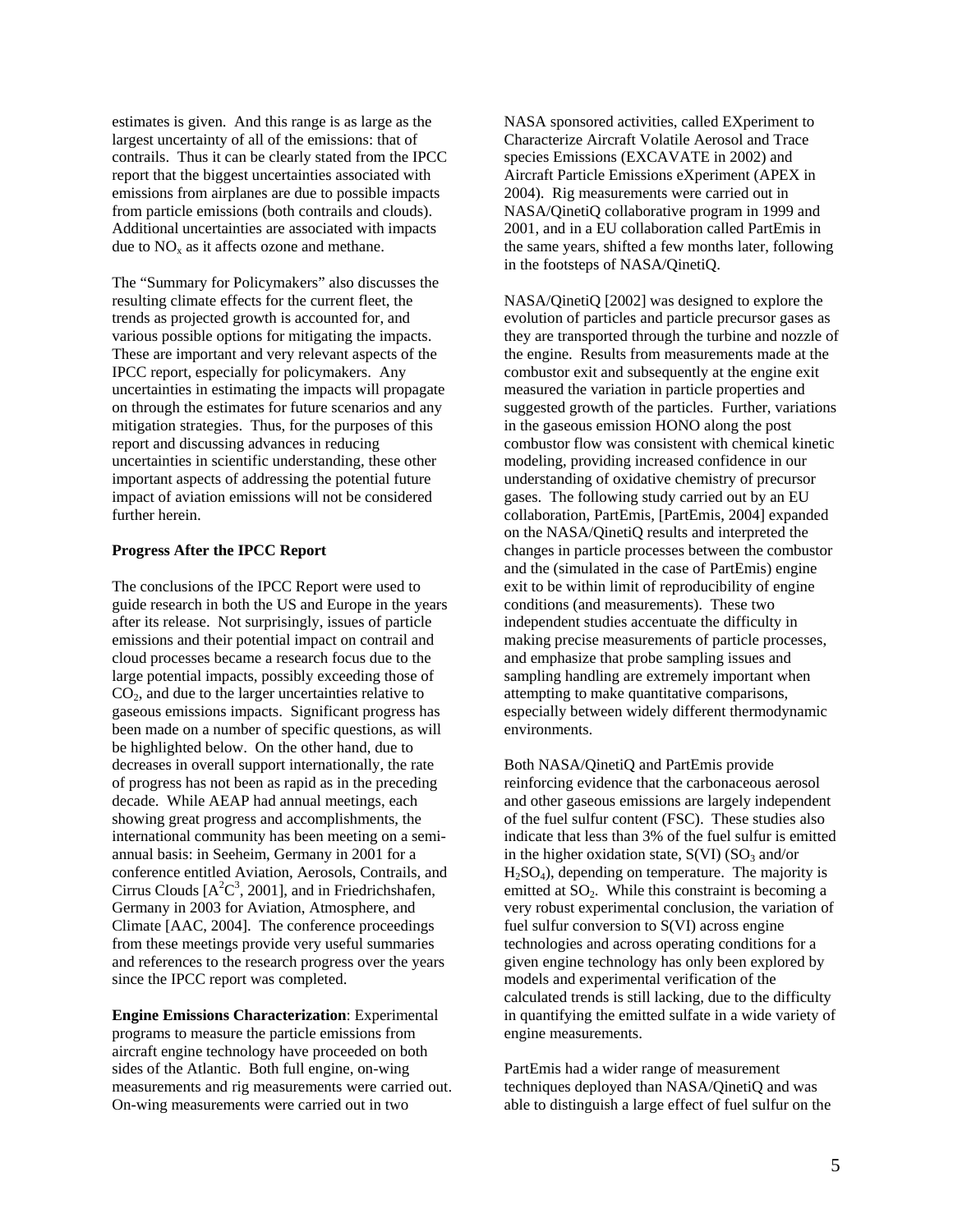increased hygroscopicity of the emitted particles, and thus on their CCN activity. This is important for understanding their involvement in contrails and cloud processes, and has been explored in laboratory studies as well. PartEmis results also indicated that organic emissions decrease with higher power conditions, which reinforces similar conclusions for a wider range of engine conditions explored in on-wing measurement programs.

EXCAVATE [2004] and APEX [2004] both focused on looking at on-wing engines across a range of engine powers for fuels with various fuel sulfur levels (and differing aromatic content for APEX). APEX hosted a very wide range of measurement technologies, partly to evaluate the merits of the participating instruments and partly to ensure the most reliable conclusions could be obtained through redundant, overlapping measurements. In both tests, the focus was on obtaining measured EIs for particles and condensable gases versus engine power, fuel type, and distance behind the engine.

As a result of these studies, the characterization of particle emissions from the two engines employed has been accomplished to a unique degree of completeness. The engines are representative of engines in the commercial fleet, yet how these results are applicable to fleet assessment is still to be determined. Because of the completeness of these studies, many results are still forthcoming. However, many significant conclusions are already evident.

First, the emissions of carbonaceous particles (soot) are strongly increasing at the highest engine power conditions. Both the number and size of the particles increase as power increases, and the characteristics of the carbonaceous, nonvolatile emissions do not evolve from the engine exit to distances of several 10s of meters behind the engine. That is to say, the nonvolatile particles created in the combustor do not evolve significantly after leaving the combustor, as long as only the nonvolatile component is being considered. On the other hand, several classes of condensable gaseous emissions do condense on these nonvolatile particles as the temperatures drop in the plume due to the mixing of ambient air with hot exhaust.

In EXCAVATE, the first evidence was obtained that engine lubrication oil could participate as a component in the condensed organic fraction in the downstream plume particles. The speciation of hydrocarbons in the gas phase at the engine exit plane and in the particles was explored more fully in APEX and it is possible that engine oil contributes to the

downstream particles also for that engine, but the relative role is still being resolved. Other contributions from partially oxidized fuel components may also play an important role, and the relative contributions and their implications will be an area for active future research.

In both EXCAVATE and APEX, sulfate is found to condense in the plume, contributing to condensed mass both on the nonvolatile particles and in newly formed volatile particles, which are much smaller in size than the nonvolatile carbonaceous particles. The amount of sulfate is not as strongly dependent on engine power as the nonvolatile particle emissions and the possible role of organic emissions in forming and adding to these volatile particles is being studied, based on APEX data. Interestingly, gaseous organic emissions drop dramatically as power increases from the lowest power settings, while the condensed organic fraction in the plume does not decrease in the same way. For the engines used in EXCAVATE and APEX, the condensing gaseous species are being deposited in the 10s of meters behind the engine, with significant effects evident at  $25 - 30$  m. To what degree these condensation processes are complete at 30 m and how the particulate matter further evolves at larger downstream distances is still an open question.

Additional aviation emissions studies were carried out late in 2004, at a major North American airport (airport study UNA-UNA), and in the second half of 2005 (JETS/APEX2 in Oakland, California, and a planned mission in Cleveland, APEX3). In these studies, both dedicated engine tests, like EXCAVATE and APEX, and airport runway studies measuring in service airplanes during routine operation were carried out. Analysis and reporting of these studies is currently ongoing and will contribute significantly to the initial studies already carried out.

**Laboratory Studies of Carbonaceous Particle Properties**: Starting with laboratory studies during SASS [1997], the chemical and microphysical properties of carbonaceous aerosol has been explored. SASS results have demonstrated that carbonaceous particles do not act as a catalyst for ozone reactions and, in fact, soot reactivity with ozone decreases with time. On the other hand, sulfate particles do interact chemically, perturbing  $NO<sub>x</sub>$  and ozone levels, and thus we need to know the conversion fraction of  $SO_2$ to sulfate for aviation technologies, as well as the size of the particles providing the sulfate surfaces for reactions (e.g., condensed on soot particles versus forming new, smaller particles – and what is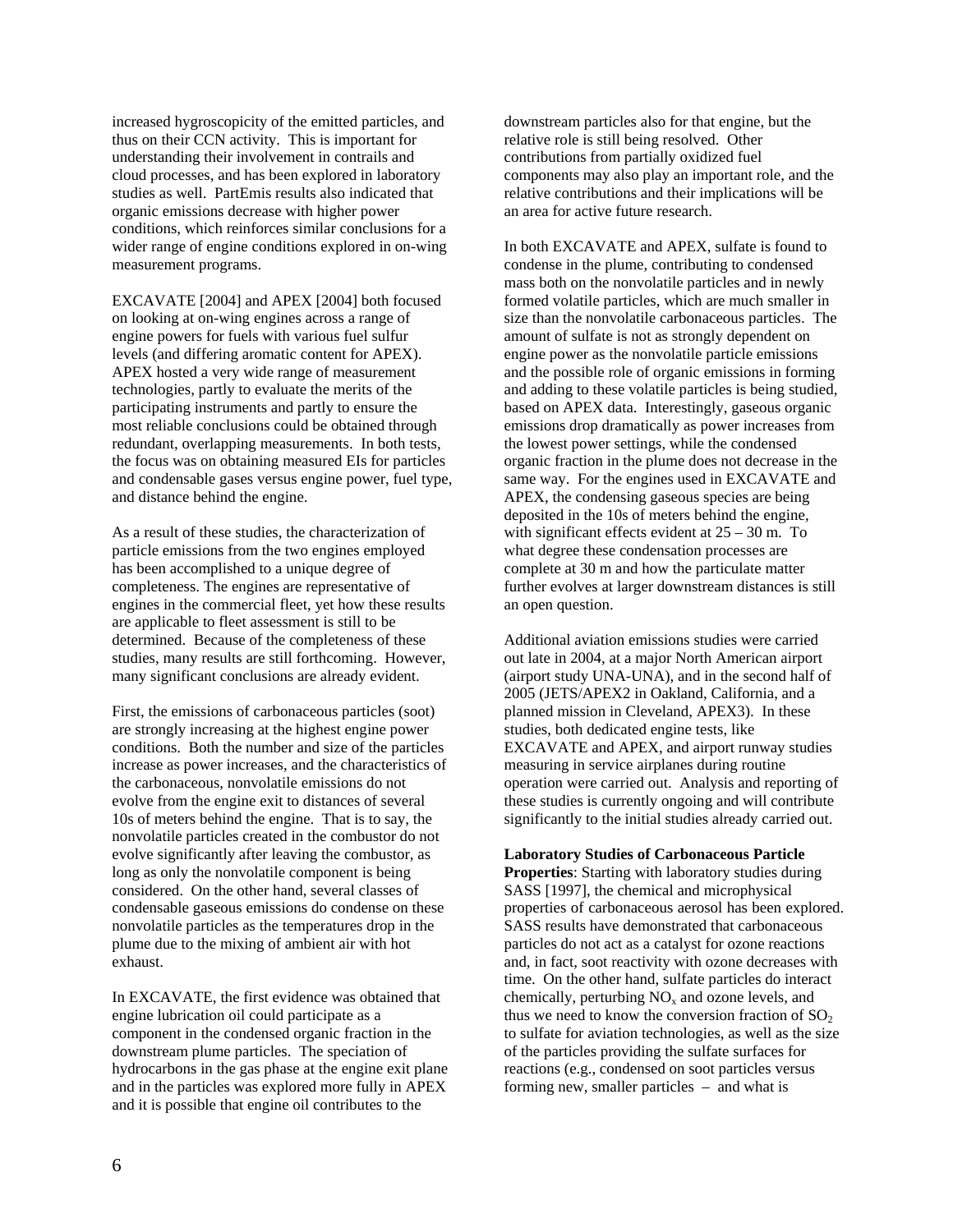available as particle surfaces for heterogeneous reactions).

A wide variety of results, including PartEmis (mentioned above) and Popovicheva [AAC] and Möhler [AAC, ISAIE], demonstrate that condensed sulfate enhances the ability of carbonaceous particles to act as condensation nuclei for water condensation in contrails or clouds. However, the absence of sulfate does not completely preclude hygroscopic behavior, and the possible role of the properties of the carbonaceous surfaces is being explored. Possible factors include reactivity of the surface providing bound oxygen or sulfur as nucleation sites or condensed organic species offering opportunities for water condensation, although perhaps at a reduced level compared to that due to a sulfate coating. In addition to cloud condensation nucleation properties, ice nucleation is important for understanding the transition of a contrail to cirruslike properties. Initial work on the impact of sulfate on ice nucleation is demonstrating that sulfur enhances ice nucleation as well [Möhler, ISAIE].

**Plume and Contrail Studies**: Chemistry and condensation that occurs immediately behind the airplane can change the emissions in important ways. Global models that calculate the impact of emissions cannot resolve processes that are much smaller than the grid used in the calculations, so it is important to track the emissions' evolution until they are dispersed on a global grid scale. From the point of view of chemistry, two assessments have recently been done [Kraabøl, 2000; Plumb et al., 2004] to determine whether the changes in the plume are important relative to simply applying the engine exit plane chemical composition to the global grid at the appropriate concentration. Consensus has not yet been achieved on this question, since the results range from very small effects (3%) to significant effects (~20% or more).

From the point of view of contrails, the processes occurring in the plume are paramount and have explicit global consequences. Studies have begun examining the effects that aircraft technology has on contrail production. For example, the propulsion efficiency can affect the precise temperature at which contrails form [Schumann,  $A^2C^3$ ; Detwiler and Jackson, 2002]. Application of such effects in detailed modeling studies is now possible. Tools have been developed to simulate the flow and various levels of detail in chemistry and, particle microphysics using Large Eddy Simulation (LES) [Dürbeck, 1996; Lewellen and Lewellen, 2001; Chen and Lin, 2001; Paoli, 2004; Garnier, 2004]. These

models have been applied to both the aircraftinfluenced near field and the late contrail dispersion phase. While the importance of contrail processes is indisputably important to global assessments, details ranging from airplane technology effects, through particle emission details, to evolution to cirrus-like properties have yet to be fully explored to identify the critical contrail parameters that affect the global impact.

In the absence of an accurate simulation of the evolution of a contrail to a cirrus-like cloud, satellite data has been used to estimate the contributions of contrails and the resulting clouds to changes in the radiative forcing. Overall, the current best estimates of the radiative forcing from contrails have been reduced relative to what was reported in IPCC, but the uncertainties have increased [Schumann, AAC]. Additional work in analyzing satellite data is ongoing, with widely ranging estimates of the net radiative impact [Minnis, AAC; Mannstein, AAC]. The increased uncertainty found in the current assessment lies in the calculation of the radiative impact from contrails. But within this range of uncertainty, Minnis et al. [2004] have suggested that warming of the troposphere, and the resulting effects on surface temperature, over the U.S. between 1975 and 1994 can be attributed to contrails. This has become something of a controversial claim, and further studies will be required to support or refute whether this large an impact from contrails has already become manifest. Clearly, a strong research program is required to assess whether aircraft could be already perturbing the environment at a level that is suggested by this extreme prediction.

**Cloud Studies**: The impact that particle emissions from airplanes have on cirrus clouds is an area of ongoing active research. At all of the recent international meetings, cirrus clouds have been an essential subject. The basic microphysical properties of the emitted particles, as examined in laboratory studies, are primary inputs to understanding their impact on clouds, but many environmental factors also contribute to cloud formation. Discerning the difference that is made by aviation emissions at cruise altitudes requires determining the way all of these factors interact.

The contribution of condensation nuclei by airplanes needs to be considered in the context of other biogenic and anthropogenic aerosol in the atmosphere where the airplane deposits its particles. While soot is an important constituent of the aerosol near the tropopause, the contributions from aviation and from biomass burning in the tropics have not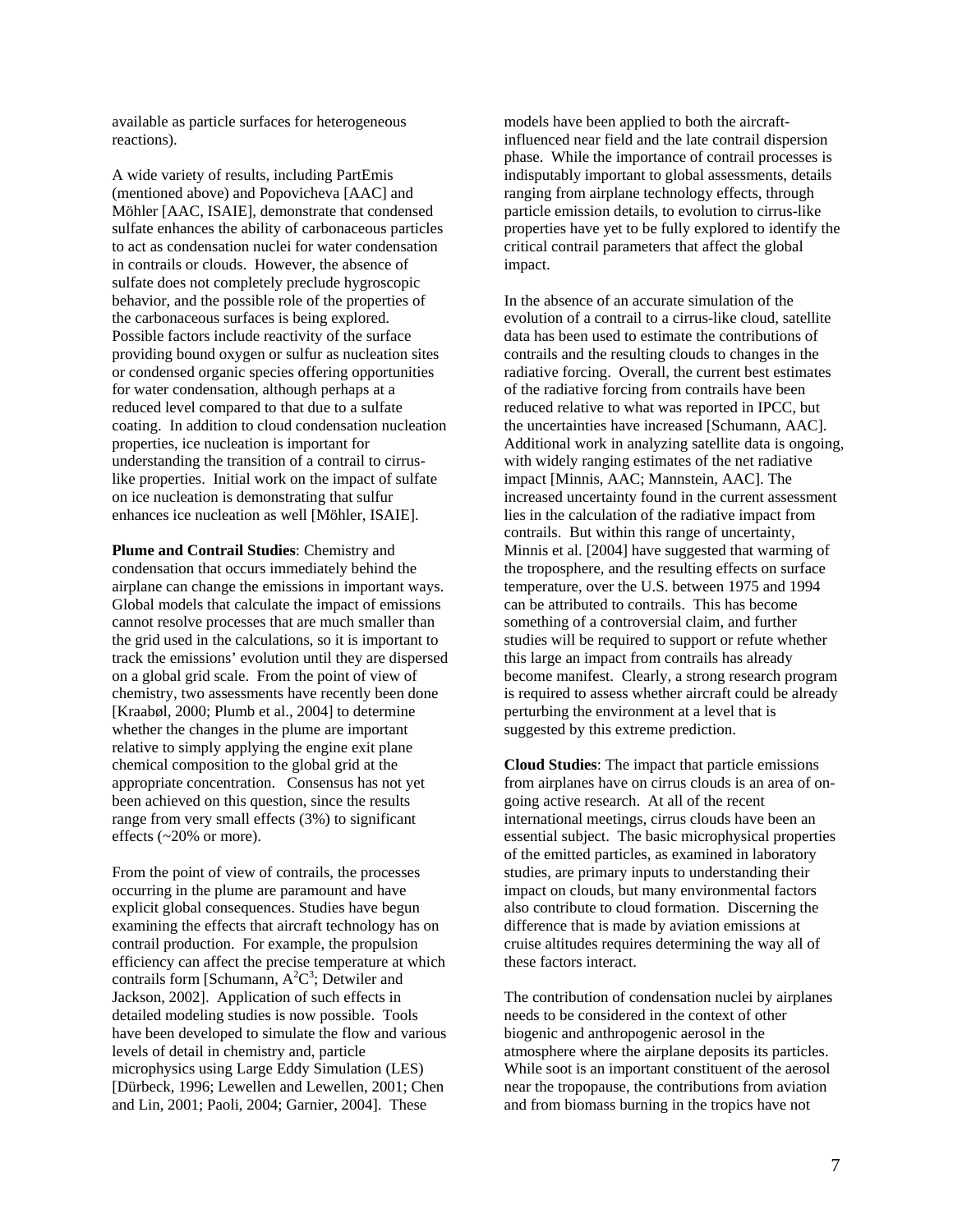been fully resolved [Baumgardner, AAC]. In addition, the physical properties of aviation emissions and the transported surface emissions may be quite different, for fresh aircraft emissions. The possibility of heterogeneous nucleation of ice on these particles will determine their ultimate impact, yet modeling of such processes is just beginning.

Beyond the nucleation capability of particles, other aspects of cloud formation still require a better understanding as well. The relative humidity of the local environment determines formation and persistence of both contrails and cirrus clouds, and the humidity is determined by local water vapor concentrations. Clouds form and exist at scales smaller than the few degrees latitude/longitude and few km altitude grid that global models use. Thus the processes that affect clouds are "sub-grid scale", that is smaller than what the global models can resolve. The fine scale features of the water concentration also make the relevant water budget difficult to determine by satellite measurements or field studies due to the high resolution required. This discrepancy of scale has become an important part of recent studies, such as EU's MOZAIC and PAZI, and NASA's CRYSTAL-FACE, which have identified significant small scale features in the water distribution and local anomalies of supersaturation. These are important advances in understanding what drives contrail and cloud processes, however work is still required before this understanding can be applied to reducing uncertainties in global impacts.

**Modeling of Global Impacts**: The General Circulation Models (GCMs) used in IPCC included the transport and chemistry of gas phase species and heterogeneous reactions on aerosol surface area. Soot impact on cirrus formation was not yet in those models at that time. Initial calculations are now being performed that include emitted particles influencing cirrus formation [Penner, AAC; Hendricks, AAC], and they suggest that aviation particles may be significant. However, at this early stage, it remains unclear whether the radiative impact is positive or negative (more nuclei may make more smaller cloud particles, reducing the radiative effect). Clearly, much more needs to be done, determining how to include relevant particle emissions parameters, to represent sub-grid scale plume processing, and account for variations in the water concentration field, among others.

Beyond the inclusion of particles in GCMs, a number of issues related to the uncertainties in effects already in GCMs still need to be addressed. The uncertainties in  $NO<sub>x</sub>$  forcing of ozone and  $CH<sub>4</sub>$ 

reported in IPCC are smaller than those due to cirrus and contrails, yet the disparate effects on ozone (local) and methane (distributed) as well as differences in their lifetimes, require improvements in our understanding there. Especially important from the point of view of aviation, the details of transport between the troposphere and stratosphere across the tropopause affect how  $NO<sub>x</sub>$  affects ozone and methane, and this transport occurs where airplanes typically fly. Also, the  $NO<sub>x</sub>$  emitted by airplanes adds to the overall  $NO<sub>x</sub>$  budget in the atmosphere, yet the contributions from natural lightning sources are not well known and are distributed in the atmosphere unlike ground sources. These and other contributions to the uncertainties in  $NO<sub>x</sub>$  radiative forcing estimates have continued to be addressed since IPCC, and are still being analyzed. Similarly, determinations of all of the chemical kinetic rates used in GCMs is regularly being assessed and updated to increase the accuracy of the GCM chemical calculations.

The uncertainties in particle impacts and  $NO<sub>x</sub>$  effects in GCM calculations are being addressed in ongoing research, but it is also important that these studies are examining not only the instantaneous forcings, but also accounting for the Absolute Global Warming Potential of specific emissions. So, while there are few uncertainties in the radiative impact of  $CO<sub>2</sub>$  and attention is focused on reducing uncertainties in  $NO<sub>x</sub>$ and particle impacts, the long lifetime of  $CO<sub>2</sub>$  in the atmosphere must be accounted for in assessing the relative contributions of engine emissions and possible tradeoffs between them in mitigation strategies that may be considered [Ko, 2004]

## *1.2. Suggested Future Directions*

Significant progress has been made in key areas since the IPCC report. The work done has answered many important questions and has helped to focus attention on the remaining open issues. These can be categorized as being related to:

- ° particle emission characterization,
- ° contrail models,
- ° cloud models, and
- ° GCMs and climate models

**Particle Emissions Characterization**: Many important advances have been made in understanding particle emissions from aircraft engines. However, unlike gaseous emissions, many parameters are needed to quantify the particle emissions, and several of the resulting particle parameters evolve rapidly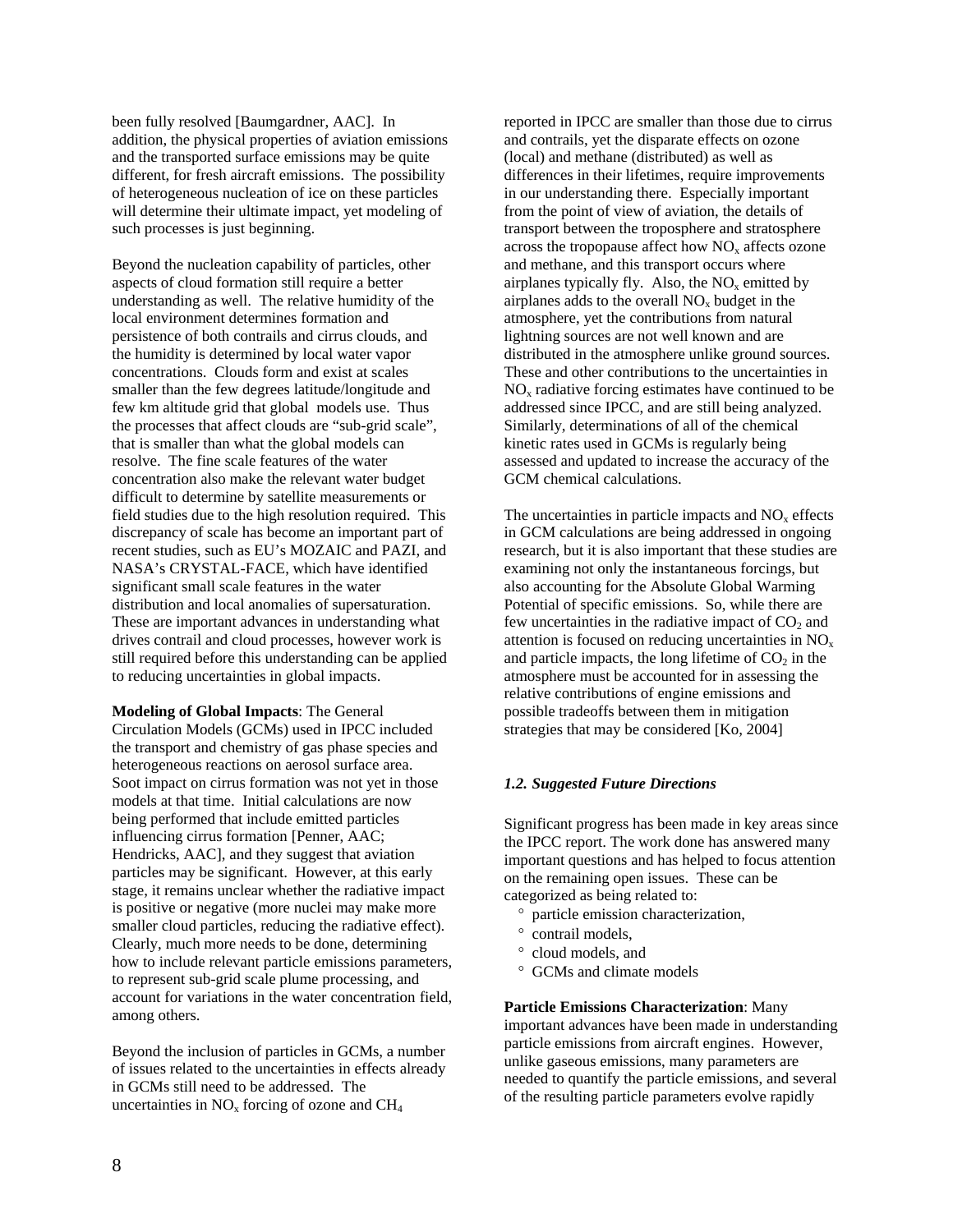soon after emission. Thus more understanding is required to apply all of the knowledge recently obtained. There is a need to fully characterize particle emissions from representative aircraft engines (and refine gaseous emissions inventories as needed) and begin to develop a database for a wide range of engine technologies. Special attention should be focused on condensable species that play a role in microphysical processes that may impact cirrus clouds, like sulfuric acid and any relevant condensable hydrocarbons. In particular, it is important to be able to quantify what fraction of the fuel sulfur participates in particle processes immediately after emission and which condensable organics play a role in coating soot and forming new particles. Further, a basic understanding needs to be developed to interpret the emissions database in terms of the breadth of atmospheric conditions in which airplanes fly.

Laboratory studies of carbonaceous particles, their interaction with condensable sulfate and organic species, and their ability to condense water vapor and nucleate freezing have progressed significantly since the IPCC report. However, as characterization of the particle emissions from airplanes improves and progresses, those laboratory studies will need to be extended to assess advances in the understanding of the composition and surface properties of the resulting particles.

**Contrail Models**: The basic conditions for contrail formation and initial understanding of what aircraft parameters are important to contrails have now been established. The subsequent evolution of contrails into cirrus clouds and the radiative properties of the ice crystals throughout that process must be understood more fully. In addition, the ability to calculate the frequency and extent of contrail coverage is evolving rapidly, and discrepancies in current analyses need to be resolved. To support these efforts, global gridded inventories of soot and sulfate aerosols are required, based on emissions characterization measurements. Also detailed understanding of background aerosol loading and water vapor distributions will be necessary. The longer-term evolution of contrails into cirrus clouds must account for small-scale atmospheric dynamics, radiative processes involving the contrail particles, and the microphysical evolution of the growing ice particles themselves. Finally, there is also a need to understand how aircraft particle emissions impact cirrus formation and the resulting clouds even when no contrail forms behind the emitting airplane.

**Cloud Models**: Building on the microphysical modeling of contrails, the cloud properties of the resulting cirrus clouds need to be explored. Connections between the near term microphysics of a persistent contrail (numerous small, nearly spherical ice particles) need to be made with a cirrus cloud that has properties that begin to approach those of a "natural" cirrus (ice crystal habit and number density). In what ways do the aircraft emissions continue to exercise control over the cirrus properties, via differences in radiative properties such as absorption due to black carbon? As in the contrail modeling studies, cirrus cloud models need reliable background aerosol distributions, water vapor concentration fields and small-scale atmospheric dynamics, which can drive vertical motions. Field measurements that provide these inputs and measure evolving nuclei and cloud particle properties to validate model calculations are needed both in and outside of air traffic corridors, and in and out of cirrus clouds.

**GCMs and Climate Models**: The first calculations using GCMs to assess the impact of aircraft particle emissions have been accomplished in the past few years. Continued interaction between contrail and cloud modeling activities are essential to explore proper and scientifically sound means to parameterize contrails and related plume/wake subgrid processes accurately in global models. Until such causal relationships between aviation emissions and sub-grid processes can be established and data are available for sub-grid phenomena, inclusions of these contrail and cloud effects as sub-grid processes will necessarily be parametric and statistical, and will be left with significant uncertainties. In addition to contrail effects, discrepancies regarding the effects of plume processing of gaseous species on global impact need to be resolved. Contrail identification algorithms based on satellite image analysis need to be rigorously tested and applied to global impact assessment to resolve differences in interpretation of the radiative impacts currently being reported. In concert with satellite analysis, the water vapor distribution at cruise altitudes near the tropopause, including sub grid statistics, must be better understood if reliable predictions of contrail frequency, duration, and optical properties are to be achieved. Causal relationships between near field airplane parameters and the resulting cloud property inputs to global models need to be established to quantify aviation impacts due to contrails and clouds.

The uncertainties remaining in interpreting  $NO<sub>x</sub>$ emissions effects on ozone and methane also motivate further research. Improved understanding is required for the non-aviation  $NO<sub>x</sub>$  budget (transported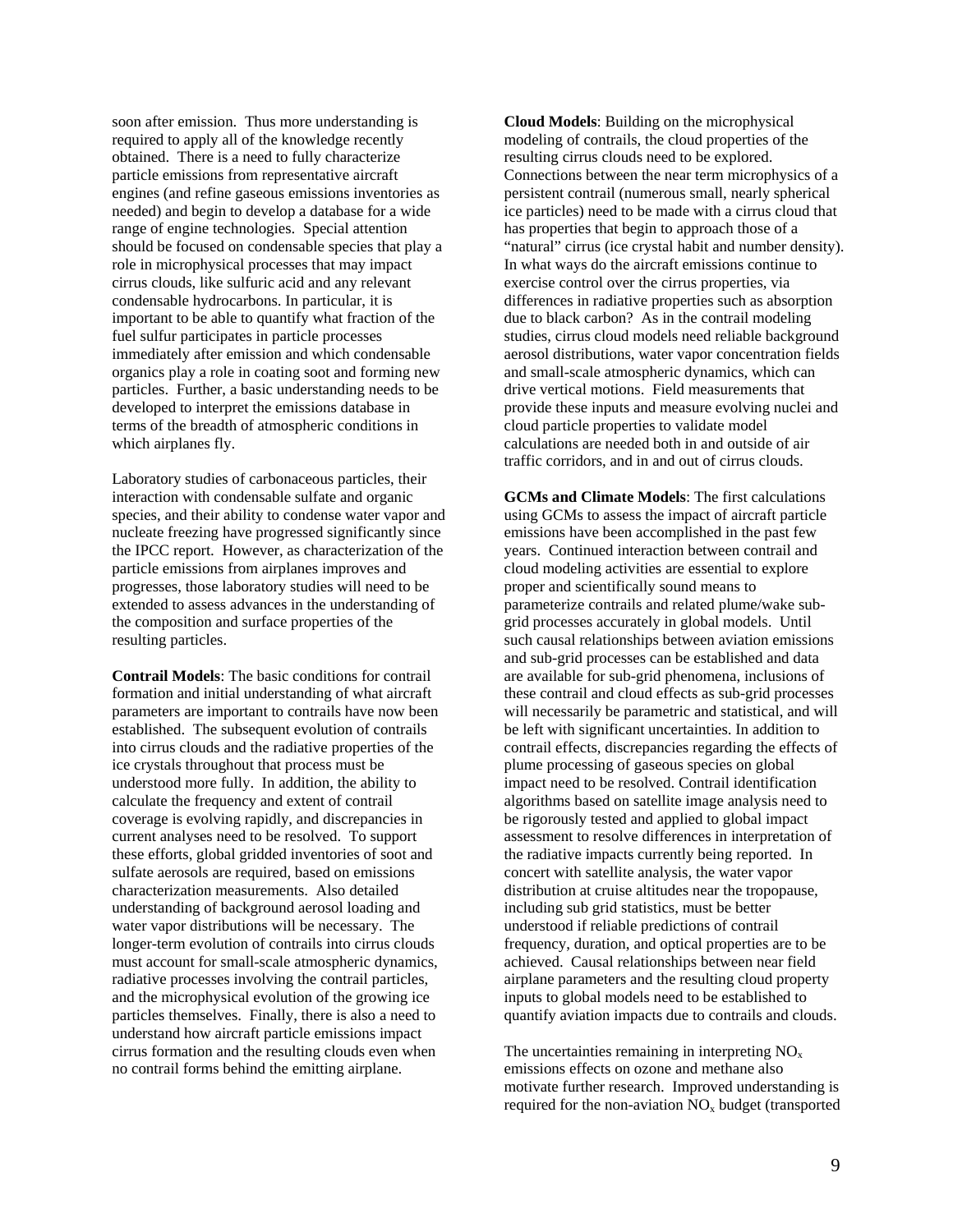ground sources, lightning), stratosphere/troposphere exchange across the tropopause, and possible cloud processing of emissions. Global modeling of the troposphere, in combination with improved understanding of  $HO_x$  and  $NO_x$  chemistry and their interactions with atmospheric radical and reservoir species, will help to reduce the uncertainties in  $NO<sub>x</sub>$ impact on ozone and methane and the resulting radiative forcing changes. Interpreting these

radiative forcings in terms of absolute global warming potentials will inform both the determination of the relative long-term impacts of all engine emissions and the evaluation of tradeoffs in mitigation strategies that may be considered. In addition to calculations using global models, laboratory chemical kinetics studies and field measurements in the atmosphere should be pursued by the atmospheric science community.

| 1.2.1.1.<br><b>Research Issue</b>        | <b>Relative</b><br>а.<br>b. Uncertainty   | <b>Time</b><br><b>Prior</b><br>ity |
|------------------------------------------|-------------------------------------------|------------------------------------|
| Particle Emission Characterization       |                                           |                                    |
| Non-volatile particle data               | Moderate                                  | Immediate                          |
| Role of condensables (sulfate, organics) | High                                      | Immediate                          |
| Particle contrail/cloud properties       | High                                      | 2-5 years                          |
| <b>Contrail Models</b>                   | High                                      | Immediate                          |
| Cloud Models                             | High                                      | 2-5 years                          |
| <b>GCM and Climate Models</b>            | Moderate or High for<br>different impacts | 2-5 years                          |

Table: Research issues, uncertainties, and time priorities. The four areas of suggested future work are ranked for current levels of uncertainty and prioritized in time for the sequence in which the uncertainty reductions can be propagated through the assessment process.

## **Acknowledgments**

The author thanks Prof. Ian Waitz for comments on interpreting the societal costs of the emissions impacts presented in the IPCC Report, and the FAA Office of Environment and Energy for useful comments on emission lifetimes, contrail coverage, and recent emission characterization projects. This effort was sponsored by the U.S. Department of Transportation - Federal Aviation Administration and Transport Canada under Government funded Cooperative Agreement No. 03-C-NE-01, Amendment No. 03-C-NE-MIT-009, via subaward from MIT to Aerodyne, Inc. The U.S. and Canadian Governments are authorized to reproduce and distribute reprints for Governmental purposes notwithstanding any copyright annotation thereon. Any opinions, findings, and conclusions or recommendations expressed in this material are those of the author and do not necessarily reflect the views of the U.S. Department of Transportation - Federal Aviation Administration or Transport Canada.

### **References**

AAC: Aviation, Atmosphere, and Climate, R. Sausen et al., Proceedings of a European Conference, EUR 21051, European Commission, Luxembourg, 2004.

 $A<sup>2</sup>C<sup>3</sup>$ : Aviation, Aerosols, Contrails, and Cirrus Clouds, U. Schumann and G. Amanatidis, Proceedings of a European Conference, EUR 19428, European Commission, Luxembourg, 2001.

AERONOX: The Impact of  $NO<sub>x</sub>$  Emissions from Aircraft upon the Atmosphere at Flight Altitudes 815 km, U. Schumann, ed., Final Report, Commission of European Communities, Brussels, 1995.

AESA: The Atmospheric Effects of Stratospheric Aircraft: A Fourth Program Report, R.S. Stolarski et al., NASA Reference Publication 1359, Washington, DC, 1995. also, 1995 Scientific Assessment of the Atmospheric Effects of Stratospheric Aircraft, R.S. Stolarski et al., NASA Reference Publication 1381, Washington, DC, 1995.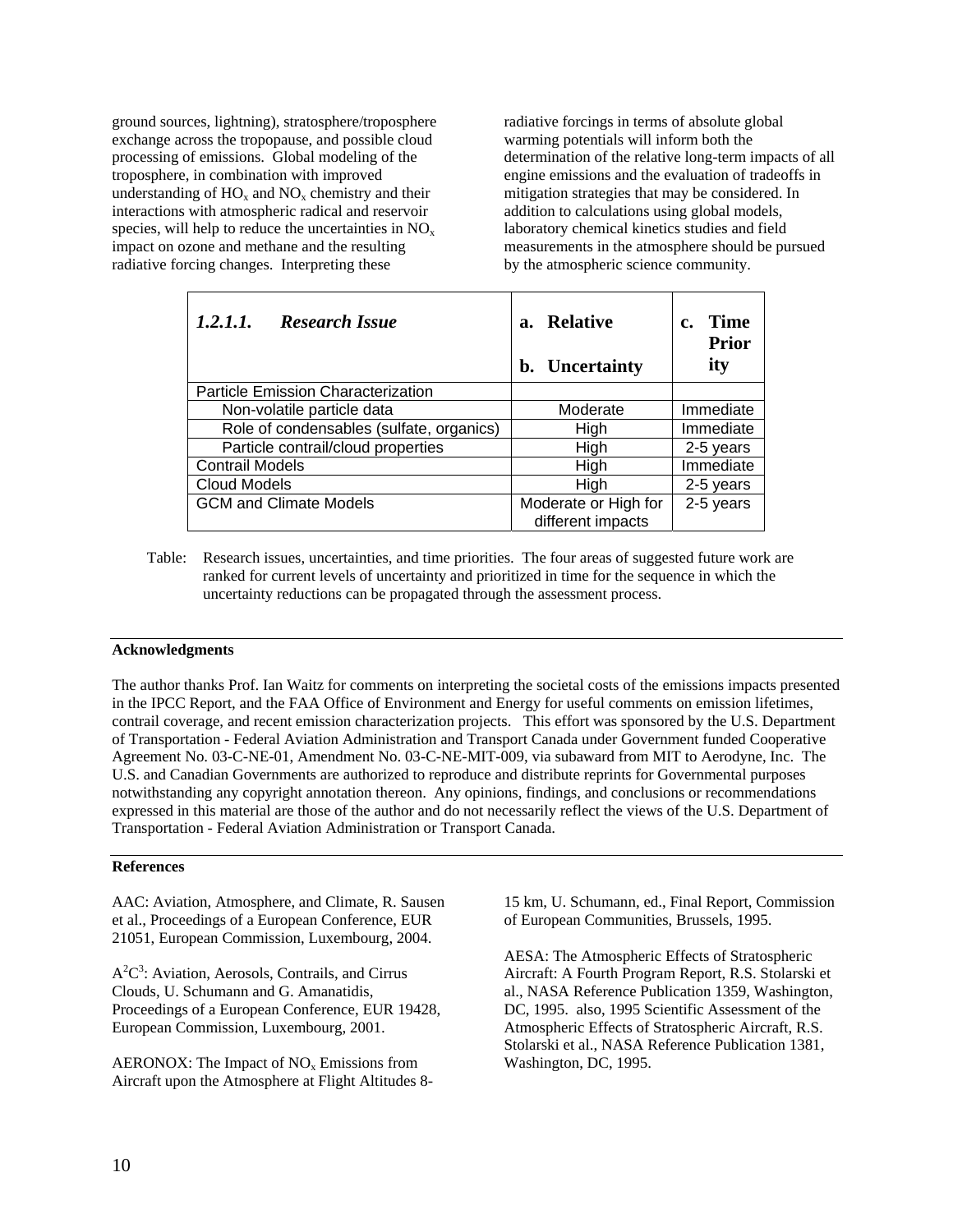APEX: Aviation Particles Emissions Experiment, C.C. Wey et al., Conference held in Cleveland Ohio, November, 2004 (presentations available at http://particles.nasa.gov).

Baumgardner, D. in AAC (agenda only and referenced in Schumann in AAC), 2004.

Chen, J.P. and R.F. Lin, Numerical Simulation of contrail microphysical and radiative properties, Terr. Atmos. and Oceanic Sci., 12, 137-154, 2001.

CIAP: Climatic Impact Assessment Program, Monographs 1-6, Department of Transportation, Washington, DC, 1975. See especially Monograph 2, Propulsion Effluents in the Stratosphere, J.M. English et al., DOT-TST-75-52, 1975 and Monograph 3 The Stratosphere Perturbed by Propulsion Effluents, G.D. Robinson et al., DOT-TST-75-53, 1975.

Dewiler, A.G. and A. Jackson, Contrail Formation and Propulsion Efficiency, J. Aircraft, 39, 638-644, 2002.

Dürbeck in POLINAT, 1996.

EXCAVATE: EXperiment to Characterize Aircraft Volatile Aerosol and Trace species Emissions, B.E. Anderson et al., NASA Technical Memorandum (in press), NASA, Washington, DC, 2004.

Garnier, F. in AAC, 2004.

Hendricks, J., in AAC, 2004.

IPCC: Aviation and the Global Atmosphere, J. Penner et al., Intergovernmental Panel on Climate Change, Cambridge Press, Cambridge, 1999.

ISAIE: Ice, Soot, and Aviation: what Impact on the Environment, J. Suzanne et al., Abstracts of a workshop in LaLonde, France, available to participants, 2004.

Ko, M., Relative climate impacts of  $NO<sub>x</sub>$  and  $CO<sub>2</sub>$ . emissions from aircraft operation at cruise altitudes, Information Paper to ICAO Committee on Aviation Environmental Protection Working Group 3, September, 2004.

Kraabøl, A.G., F. Flatøy, and F. Stordal, Impact of NOx emissions from subsonic aircraft: Inclusion of plume processes in a three-dimensional model covering Europe, North America, and the North Atlantic, J. Geophys. Res., 105, 3573-3581, 2000.

Lewellen, D.C. and W.S. Lewellen, The effects of aircraft wake dynamics on contrail development, J. Atmos. Sci., 58, 390-406, 2001.

Minnis, P. in AAC, 2004.

Mannstein, H. in AAC, 2004.

Minnis, P., J.K. Ayers, R. Palinkonda, and D. Phan, Contrails Cirrus Trends, and Climate, J. Climate, 17, 1671-1685, 2004.

Möhler,O. in ISAIE, 2004.

Möhler,O. in AAC, 2004.

NASA/QinetiQ: NASA/QinetiQ Collaborative Program – Final Report, P.D. Whitefield et al., NASA Contractor Report CR-2002-211900, NASA, Washington, DC, 2002.

NRC: Environmental Impact of Stratospheric Flight, H.G. Booker et al., National Research Council, National Academy of Sciences, Washington, DC, 1975.

NRC: A Review of NASA's Atmospheric Effects of Stratospheric Aircraft Project, P. Wine et al., National Research Council, National Academy Press, Washington, DC, 1999.

NRC: Atmospheric Effects of Aviation: A Review of NASA's Subsonic Assessment Project, A.J. Kaehn et al., National Research Council, National Academy Press, Washington, DC, 1999.

Paoli, R. , F. Laporte, B. Cuenot, and T. Poinsot, Dynamics of mixing in jet/vortex interactions, Phys. Fluids, 15, 1843-1860, 2003.

PartEmis: A. Petzold in AAC, 2004. Also C.W. Wilson, A. Petzold, S. Nyeki, U. Schumann, and R. Zellner, Measurement and prediction of emissions of aerosols and gaseous precursors from gas turbine engines (PartEmis): an overview, Aerosol Sci. and Tech, 8, 131-143.

Penner, J., in AAC, 2004.

Plumb, I. in AAC, 2004.

POLINAT: Pollution for Aircraft Emissions in the North Atlantic Flight Corridor, U. Schumann, ed., Final Report, EUR 16978, European Commission, Luxembourg, 1997.